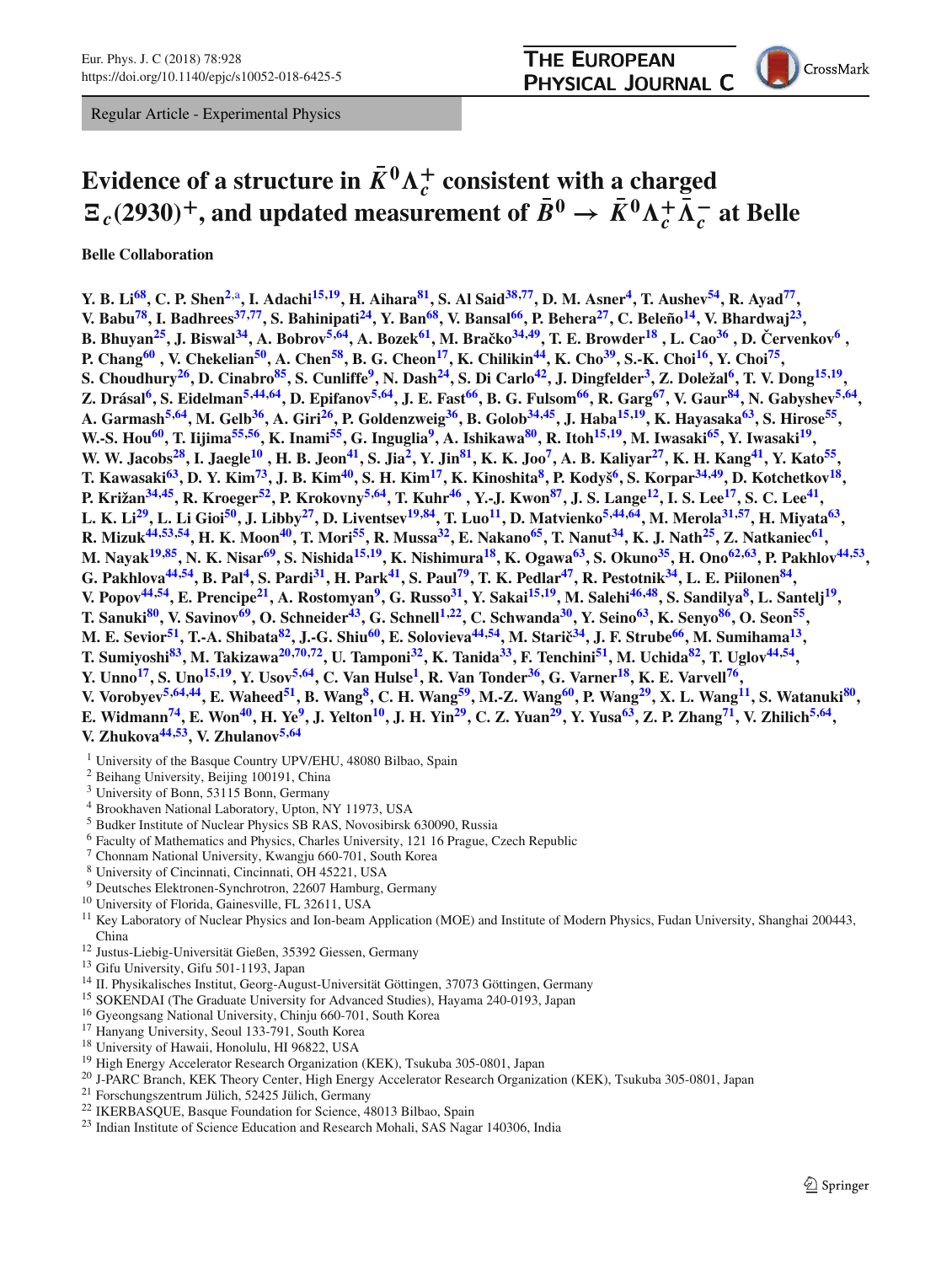- <sup>24</sup> Indian Institute of Technology Bhubaneswar, Satya Nagar, Bhubaneswar 751007, India<sup>25</sup> Indian Institute of Technology Guwahati, Guwahati, Assam 781039, India
- <span id="page-1-21"></span><span id="page-1-9"></span><span id="page-1-8"></span>
- 
- 
- <span id="page-1-39"></span><span id="page-1-32"></span>
- 
- <span id="page-1-51"></span><span id="page-1-40"></span>
- <span id="page-1-43"></span>
- <span id="page-1-58"></span>
- <sup>26</sup> Indian Institute of Technology Hyderabad, Sangareddy, Telangana 502285, India<br>
<sup>27</sup> Indian Institute of Technology Madras, Chennai 600036, India<br>
<sup>28</sup> Indiana University, Bloomington, IN 47408, USA<br>
<sup>29</sup> Institute of
- <span id="page-1-45"></span><span id="page-1-14"></span><span id="page-1-10"></span>
- 
- <sup>36</sup> Institut für Experimentelle Kernphysik, Karlsruher Institut für Technologie, 76131 Karlsruhe, Germany<br><sup>37</sup> King Abdulaziz City for Science and Technology, Riyadh 11442, Saudi Arabia<br><sup>38</sup> Department of Physics, Facult
- <span id="page-1-19"></span><span id="page-1-6"></span><span id="page-1-2"></span>
- <span id="page-1-35"></span>
- 
- <span id="page-1-33"></span>
- <span id="page-1-50"></span><span id="page-1-23"></span>
- 
- 
- <span id="page-1-37"></span><span id="page-1-26"></span><span id="page-1-18"></span>
- <sup>45</sup> Faculty of Mathematics and Physics, University of Ljubljana, 1000 Ljubljana, Slovenia<br><sup>46</sup> Ludwig Maximilians University, 80539 Munich, Germany<br><sup>47</sup> Luther College, Decorah, IA 52101, USA<br><sup>48</sup> University of Malaya, 5
- 
- <span id="page-1-49"></span><span id="page-1-48"></span>
- <span id="page-1-13"></span>
- <span id="page-1-53"></span><span id="page-1-36"></span><span id="page-1-16"></span>
- <sup>50</sup> Max-Planck-Institut für Physik, 80805 Munich, Germany
- <sup>51</sup> School of Physics, University of Melbourne, Melbourne, VIC 3010, Australia
- <span id="page-1-42"></span><sup>52</sup> University of Mississippi, University, MS 38677, USA
- <span id="page-1-4"></span><sup>53</sup> Moscow Physical Engineering Institute, Moscow 115409, Russia
- <span id="page-1-28"></span><sup>54</sup> Moscow Institute of Physics and Technology, Moscow, Moscow Region 141700, Russia
- <span id="page-1-29"></span><sup>55</sup> Graduate School of Science, Nagoya University, Nagoya 464-8602, Japan
- <span id="page-1-41"></span><sup>56</sup> Kobayashi-Maskawa Institute, Nagoya University, Nagoya 464-8602, Japan
- <sup>57</sup> Università di Napoli Federico II, 80055 Naples, Italy
- <sup>58</sup> National Central University, Chung-li 32054, Taiwan<sup>59</sup> National United University, Miao Li 36003, Taiwan
- <span id="page-1-60"></span><span id="page-1-17"></span><span id="page-1-15"></span><span id="page-1-12"></span>
- <sup>60</sup> Department of Physics, National Taiwan University, Taipei 10617, Taiwan  $^{61}$  H. Niewodniczanski Institute of Nuclear Physics, 31-342 Krakow, Poland  $^{62}$  Nippon Dental University, Niigata 951-8580, Japan  $^{63}$  Ni
- 
- <span id="page-1-46"></span><span id="page-1-27"></span>
- <span id="page-1-11"></span>
- <span id="page-1-31"></span>
- <span id="page-1-24"></span><span id="page-1-7"></span>
- <sup>66</sup> Pacific Northwest National Laboratory, Richland, WA 99352, USA  $^{67}$  Panjab University, Chandigarh 160014, India  $^{68}$  Peking University, Beijing 100871, China  $^{69}$  University of Pittsburgh. Pittsburgh PA 15260.
- <span id="page-1-0"></span>
- 
- <span id="page-1-62"></span><span id="page-1-56"></span><span id="page-1-44"></span>
- <sup>70</sup> Theoretical Research Division, Nishina Center, RIKEN, Saitama 351-0198, Japan<sup>71</sup> University of Science and Technology of China, Hefei 230026, China<br><sup>71</sup> University of Science and Technology of China, Hefei 230026, C
- 
- <span id="page-1-57"></span><span id="page-1-34"></span>
- <span id="page-1-61"></span>
- 
- <span id="page-1-59"></span><span id="page-1-20"></span><span id="page-1-3"></span>
- 
- <sup>76</sup> School of Physics, University of Sydney, Sydney, NSW 2006, Australia<br>
<sup>77</sup> Department of Physics, Faculty of Science, University of Tabuk, Tabuk 71451, Saudi Arabia<br>
<sup>78</sup> Tata Institute of Fundamental Research, Mumbai
- <span id="page-1-47"></span><span id="page-1-5"></span>
- 
- <span id="page-1-30"></span><span id="page-1-1"></span>
- <span id="page-1-54"></span>
- <span id="page-1-55"></span>
- <span id="page-1-25"></span>
- 
- <span id="page-1-52"></span><span id="page-1-22"></span>
- <sup>86</sup> Yamagata University, Yamagata 990-8560, Japan 87 Yonsei University, Seoul 120-749, South Korea
- <span id="page-1-38"></span>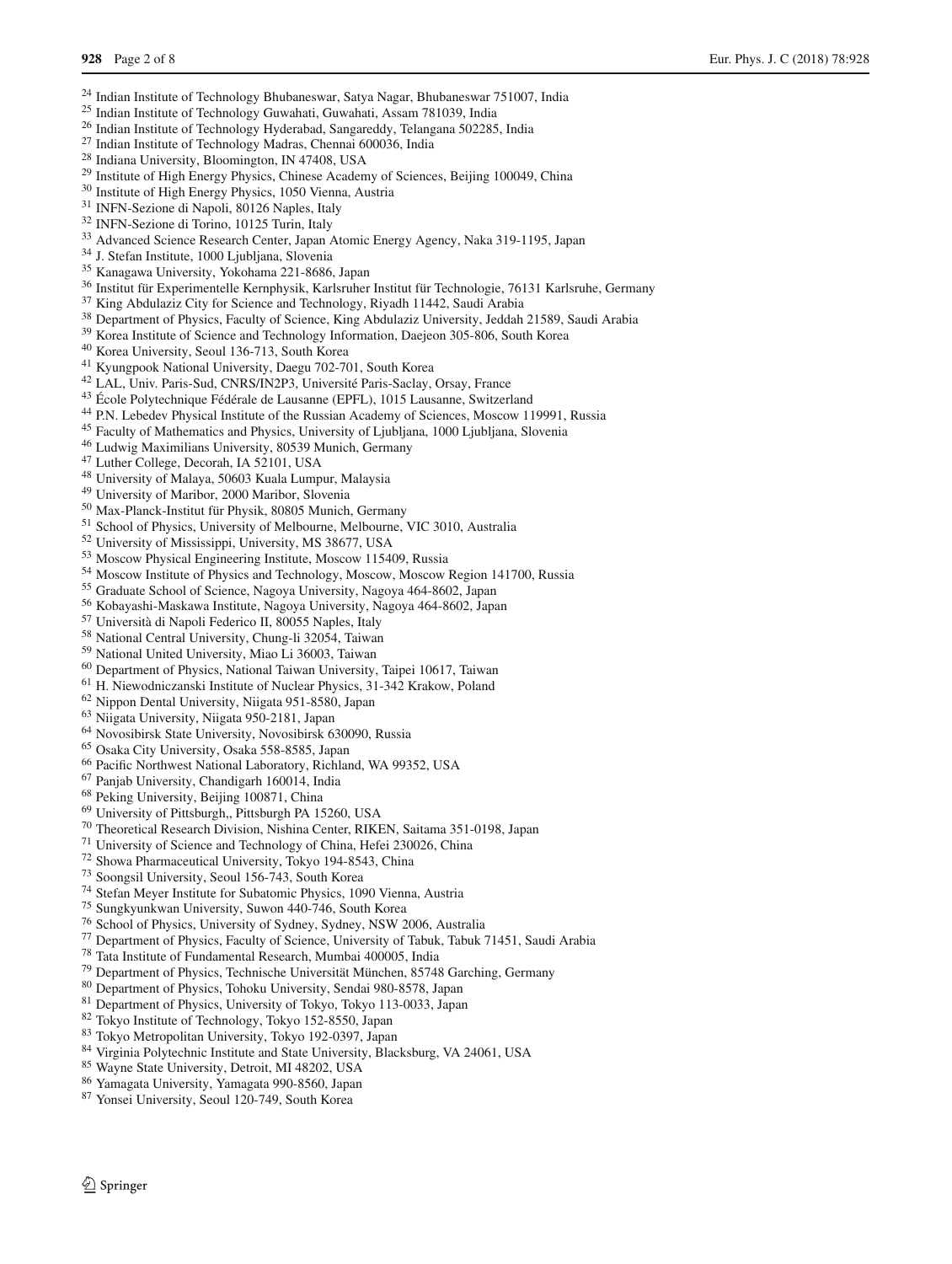**Abstract** We report evidence for the charged charmedstrange baryon  $\Xi_c(2930)^+$  with a signal significance of 3.9 $\sigma$ with systematic errors included. The charged  $\Xi_c(2930)^+$ is found in its decay to  $K_S^0 \Lambda_c^+$  in the substructure of  $\bar{B}^0 \rightarrow K_S^0 \Lambda_c^+ \bar{\Lambda}_c^-$  decays. The measured mass and width are [2942.3  $\pm$  4.4(stat.)  $\pm$  1.5(syst.)] MeV/ $c^2$  and [14.8  $\pm$ 8.8(stat.)  $\pm$  2.5(syst.)] MeV, respectively, and the product branching fraction is  $\mathcal{B}(\bar{B}^0 \rightarrow \Xi_c(2930)^+ \bar{\Lambda}_c^-)$ branching fraction is  $\mathcal{B}(\bar{B}^0)$  $c(2930)^{+}\Lambda_c^{-}$  $B(\Xi_c(2930)^+ \rightarrow \bar{K}^0 \Lambda_c^+) = [2.37 \pm 0.51(\text{stat.}) \pm 0.31$ (syst.)] × 10<sup>-4</sup>. We also measure  $\mathcal{B}(\bar{B}^0 \rightarrow \bar{K}^0 \Lambda_c^+ \bar{\Lambda}_c^-)$  =  $[3.99 \pm 0.76(stat.) \pm 0.51(syst.)] \times 10^{-4}$  with greater precision than previous experiments, and present the results of a search for the charmonium-like state *Y* (4660) and its spin partner,  $Y_{\eta}$ , in the  $\Lambda_c^+ \Lambda_c^-$  invariant mass spectrum. No clear signals of the *Y*(4660) or  $Y_n$  are observed and the 90% credibility level (C.L.) upper limits on their production rates are determined. These measurements are obtained from a sample of  $(772 \pm 11) \times 10^6$ *BB* pairs collected at the  $\Upsilon(4S)$  resonance by the Belle detector at the KEKB asymmetric energy electron-positron collider.

The study of the excited states of charmed and bottom baryons is important as they offer an excellent laboratory for testing the heavy-quark symmetry of the *c* and *b* quarks and the chiral symmetry of the light quarks. At present, the particle data group (PDG) lists ten charmed-strange baryons [\[1](#page-6-0)]. Among these,  $\Xi_c(2930)$  and  $\Xi_c(3123)$  are relatively less established and the evidence for them is poor [\[1\]](#page-6-0). For most of these excited  $\mathbb{E}_c$  states the spin and parity  $(J^P)$  have not been determined by experiments due to limited statistics.

Theoretically, the mass spectrum of excited charmed baryons has been computed in many models, including quark potential models [\[2](#page-6-1)[–6](#page-6-2)], the relativistic flux tube model [\[7](#page-6-3)[,8](#page-6-4)], the coupled channel model [\[9\]](#page-7-0), the Quantum Chromodynamics (QCD) sum rule  $[10-14]$  $[10-14]$ , Regge phenomenology  $[15]$ , the constituent quark model [\[16](#page-7-4),[17](#page-7-5)], and lattice QCD [\[18](#page-7-6)[,19](#page-7-7)]. The strong decays of excited  $\Xi_c$  baryons have also been studied in many models [\[20](#page-7-8)[–26\]](#page-7-9). In these models, some possible  $J<sup>P</sup>$  assignments of these excited  $\Xi_c$  have been performed. While many new excited charmed baryons have been discovered in experiments in recent years, and there has been dedicated theoretical work devoted to study the nature of charmed baryon such as the baryon internal structure and quark configuration, further cooperative efforts are needed from both experimentalists and theorists to make progress in this area.

Very recently, Belle reported the first observation of the  $\mathbb{E}_c(2930)^0$  charmed-strange baryon with a significance

greater than 5 $\sigma$  from a study of the substructure of  $B^- \rightarrow$  $K^- \Lambda_c^+ \Lambda_c^-$  decays [\[27\]](#page-7-10). The measured mass and width of the  $\overline{E}_c(2930)^0$  were found to be  $[2928.9 \pm 3.0(\text{stat.})^{+0.9}_{-12.0})$ (syst.)] MeV/ $c^2$  and [19.5  $\pm$  8.4(stat.)<sup>+5.9</sup>(syst.)] MeV, respectively. As the isospin of the  $\Xi_c$  state is always  $\frac{1}{2}$ and the neutral  $\mathbb{E}_c(2930)^0$  has been found, it is natural to search for the charged  $\Xi_c(2930)^+$  state in the substructure in  $\bar{B}^0 \to \bar{K}^0 \Lambda_c^+ \bar{\Lambda}_c^-$  decays.

BaBar and Belle have previously studied  $\bar{B}^0 \to \bar{K}^0 \Lambda_c^+ \bar{\Lambda}_c^$ decays using data samples of  $230 \times 10^6$  and  $386 \times 10^6$  *B* $\overline{B}$ pairs, and found signals of  $1.4\sigma$  and  $6.6\sigma$  significances. respectively [\[28](#page-7-11),[29\]](#page-7-12). Neither experiment searched for possible intermediate states such as the  $K_S^0 \Lambda_{\underline{c}}$  system. The full Belle data sample of  $(772 \pm 11) \times 10^6 B\overline{B}$  pairs permits an improved study of  $\bar{B}^0 \to \bar{K}^0 \Lambda_c^+ \bar{\Lambda}_c^-$  and a search for the charged  $\Xi_c(2930)^+$  in the decay mode  $\bar{K}^0 \Lambda_c^+$ .

The  $\Lambda_c^+ \Lambda_c^-$  system is interesting because (1) Belle has observed the  $Y(4630)$  in the initial state radiation (ISR) process  $e^+e^ \rightarrow \gamma_{\text{ISR}} \Lambda_c^+ \Lambda_c^-$  and measured a mass and width of  $[4634^{+8}_{-7}(\text{stat.})^{+5}_{-8}(\text{syst.})]$  MeV/ $c^2$  and  $[92^{+40}_{-24}$ (stat.)<sup>+10</sup><sub>-21</sub>(syst.)] MeV, respectively [\[30\]](#page-7-13); (2) Belle has also observed the *Y*(4660) in  $e^+e^-$  →  $\gamma_{\rm ISR}\pi^+\pi^-\psi^+$ with a measured mass and width of  $[4652 \pm 10(\text{stat.}) \pm$  $8$ (syst.)] MeV/ $c^2$  and  $[68 \pm 11$ (stat.) $\pm 1$ (syst.)] MeV, respectively [\[31](#page-7-14)[,32\]](#page-7-15). As the masses and widths of the *Y* (4630) and *Y* (4660) are close to each other, many theoretical explanations assume they are the same state [\[33](#page-7-16)[–35\]](#page-7-17). In Refs.  $[36,37]$  $[36,37]$  $[36,37]$ , the authors predicted a  $Y(4660)$  spin partner a  $f_0(980)\eta_c(2S)$  bound state denoted by the  $Y_n$ —with a mass and width of  $(4613\pm4)$  MeV/ $c^2$  and around 30 MeV, respectively, with the assumption that the *Y* (4660) is an  $f_0(980)\psi'$ bound state [\[35](#page-7-17),[37\]](#page-7-19). Belle has searched for these states in the substructure of  $B^- \to K^- \Lambda_c^+ \Lambda_c^-$  decays, and no clear sig-nals were observed [\[27](#page-7-10)]. The corresponding  $B^0$  decay mode can also be used to study the  $\Lambda_c^+ \Lambda_c^-$  invariant mass.

In this letter, we report an updated measurement of  $\bar{B}^0 \rightarrow$  $\bar{K}_{c}^{0}\Lambda_{c}^{+}\bar{\Lambda}_{c}^{-}$  and a search for the charged  $\Xi_{c}(2930)^{+} \rightarrow$  $\bar{K}^0 \Lambda_c^+$  state with a statistical significance of 4.1 $\sigma$  [\[38](#page-7-20)]. This analysis is based on the full data sample collected at the  $\Upsilon(4S)$  resonance by the Belle detector [\[39](#page-7-21)] at the KEKB asymmetric energy electron-positron collider [\[40](#page-7-22),[41\]](#page-7-23).

The Belle detector is a large solid angle magnetic spectrometer that consists of a silicon vertex detector, a 50-layer central drift chamber (CDC), an array of aerogel threshold Cherenkov counters (ACC), a barrel-like arrangement of time-of-flight scintillation counters (TOF), and an electromagnetic calorimeter comprised of CsI(Tl) crystals located inside a superconducting solenoid coil that provides a 1.5 T magnetic field. An iron flux-return yoke located outside the

a e-mail: [shencp@ihep.ac.cn](mailto:shencp@ihep.ac.cn)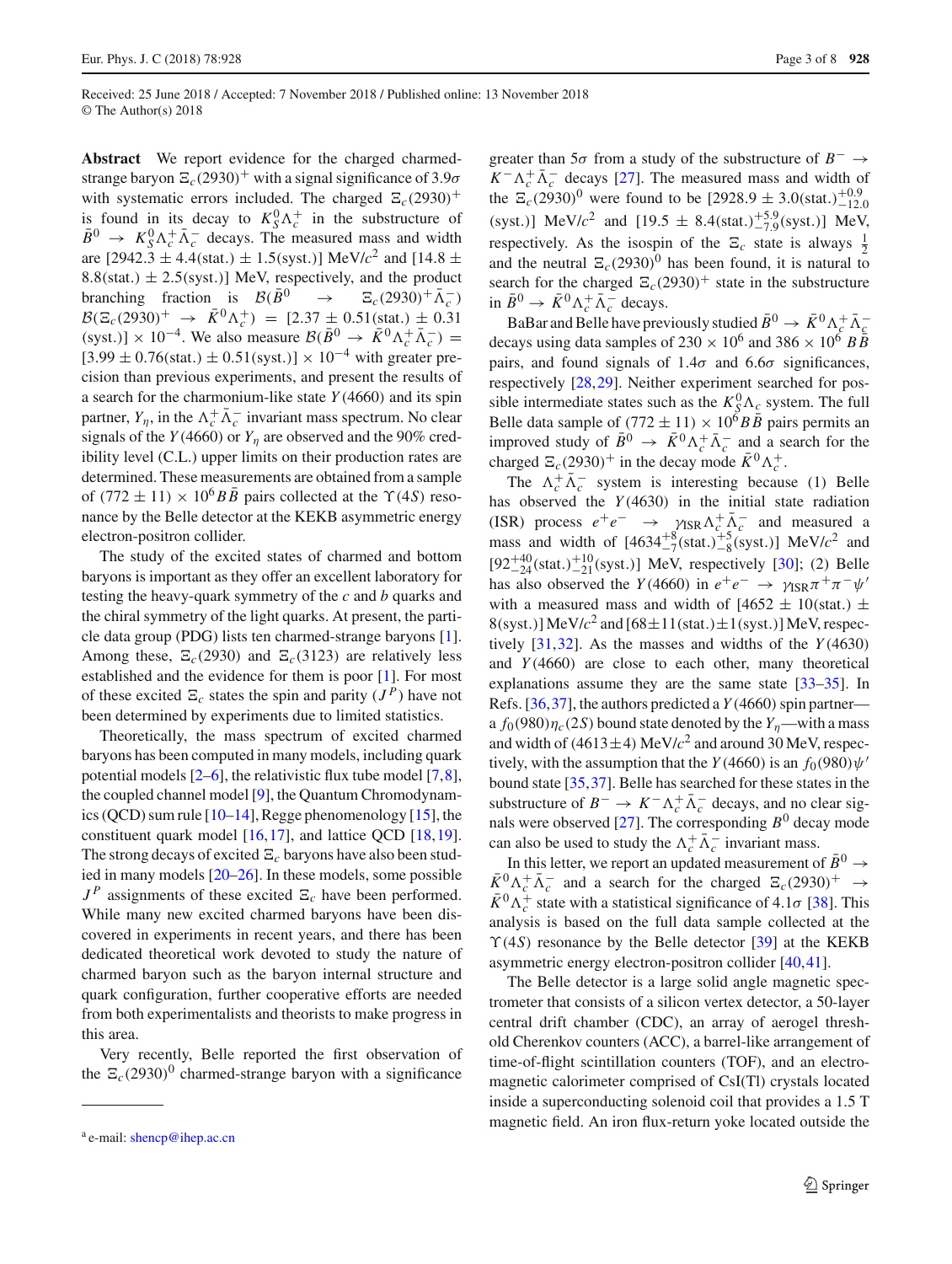coil is instrumented to detect  $K_L^0$  mesons and to identify muons. A detailed description of the Belle detector can be found in Ref. [\[39](#page-7-21)]. Simulated signal events with *B* meson decays are generated using EVTGEN [\[42\]](#page-7-24), while the inclusive decays are generated via PYTHIA [\[43](#page-7-25)]. These events are processed by a detector simulation based on GEANT3 [\[44](#page-7-26)]. Inclusive Monte Carlo (MC) samples of  $\Upsilon(4S) \rightarrow B\overline{B}$  $(B = B^+ \text{ or } B^0)$  and  $e^+e^- \rightarrow q\bar{q}$  ( $q = u, d, s, c$ ) events at  $\sqrt{s}$  = 10.58 GeV are used to check the backgrounds, corresponding to more than 5 times the integrated luminosity of the data.

In our analysis of  $\bar{B}^0 \rightarrow \bar{K}^0 \Lambda_c^+ \bar{\Lambda}_c^-$ ,  $\bar{K}^0$  is reconstructed via its decay  $K_S^0 \to \pi^+ \pi^-$ , and  $\Lambda_c^+$  candidates are reconstructed in the  $\Lambda_c^+ \to pK^-\pi^+$ ,  $pK_S^0$ , and  $\Lambda\pi^+$ ( $\to$  $p\pi^{-}\pi^{+}$ ) decay channels. Then a  $\Lambda_c^{+}$  and  $\Lambda_c^{-}$  are combined to reconstruct a *B* candidate, with at least one required to have been reconstructed via the  $pK^-\pi^+$  or  $\bar{p}K^+\pi^-$  decay process.

For well reconstructed charged tracks, except for those from  $\Lambda \to p\pi^-$  and  $K_S^0 \to \pi^+\pi^-$  decays, the impact parameters perpendicular to and along the beam direction with respect to the nominal interaction point are required to be less than 0.5 cm and 4 cm, respectively, and the transverse momentum in the laboratory frame is required to be larger than 0.1 GeV/*c*. The information from different detector subsystems including specific ionization in the CDC, time measurements in the TOF and response of the ACC is combined to form the likelihood  $\mathcal{L}_i$  of the track for particle species *i*, where  $i = \pi$ , *K* or *p* [\[45](#page-7-27)]. Except for the charged tracks from  $\Lambda \to p\pi^-$  and  $K_S^0 \to \pi^+\pi^-$  decays, tracks with a likelihood ratio  $\mathcal{R}_K^{\pi} = \mathcal{L}_K / (\mathcal{L}_K + \mathcal{L}_{\pi}) > 0.6$  are identified as kaons, while tracks with  $\mathcal{R}_K^{\pi} < 0.4$  are treated as pions. The kaon (pion) identification efficiency is about 94% (97%), while 5% (3%) of the kaons (pions) are misidentified as pions (kaons) with the selection criteria above. For proton identification, a track with  $\mathcal{R}_{p/\bar{p}}^{\pi} = \mathcal{L}_{p/\bar{p}}/(\mathcal{L}_{p/\bar{p}} + \mathcal{L}_{\pi}) > 0.6$ and  $\mathcal{R}_{p/\bar{p}}^K = \mathcal{L}_{p/\bar{p}}/(\mathcal{L}_{p/\bar{p}} + \mathcal{L}_K) > 0.6$  is identified as a proton/anti-proton with an efficiency of about 98%; less than 1% of the pions/kaons are misidentified as protons/antiprotons.

The  $K_S^0$  candidates are reconstructed from pairs of oppositely-charged tracks which are treated as pions, and identified by a multivariate analysis with a neural network [\[46](#page-7-28)] based on two sets of input variables [\[47](#page-7-29)]. Candidate  $\Lambda$  baryons are reconstructed in the decay  $\Lambda \to p\pi^$ and selected if the  $p\pi$ <sup>-</sup> invariant mass is within 5 MeV/ $c^2$ (5 $\sigma$ ) of the  $\Lambda$  nominal mass [\[1](#page-6-0)].

A vertex fit to the *B* candidates is performed and the candidate with the minimum  $\chi^2_{\text{vertex}}/n.d.f$ . from the vertex fit is selected as the signal *B* candidate if there is more than one *B* candidates in an event, where *n*.*d*. *f*. is the number of freedom of the vertex fit. Then  $\chi^2_{\text{vertex}}/n.d.f. < 15$  is

required, which has a selection efficiency above 96%. As the continuum background level is very low, further continuum suppression is not necessary.

The *B* candidates are identified using the beam-energy constrained mass  $M_{bc}$  and the mass difference  $\Delta M_B$ . The beam-energy constrained mass is defined as  $M_{bc} \equiv$  $\sqrt{E_{\text{beam}}^2/c^2 - (\sum \vec{p}_i)^2}/c$ , where  $E_{\text{beam}}$  is the beam energy and  $\vec{p}_i$  are the three-momenta of the *B*-meson decay products, all defined in the center-of-mass system (CMS) of the  $e^+e^-$  collision. The mass difference is defined as  $\Delta M_B \equiv$  $M_B - m_B$ , where  $M_B$  is the invariant mass of the *B* candidate and  $m_B$  is the nominal *B*-meson mass [\[1](#page-6-0)]. The *B* signal region is defined as  $|\Delta M_B| < 0.018 \text{ GeV}/c^2$  and  $M_{\text{bc}} > 5.272 \,\text{GeV}/c^2 \left(\sim 2.5\sigma\right)$  which is shown as the central box in the distribution of  $\Delta M_B$  versus  $M_{bc}$  in Fig [1.](#page-3-0)

The scatter plot of  $M_{\bar{\Lambda}_c^-}$  versus  $M_{\Lambda_c^+}$  is shown in the right panel of Fig. [1](#page-3-0) for the selected  $\bar{B}^0 \to K_S^0 \Lambda_c^+ \bar{\Lambda}_c^-$  data candidates in the *B* signal region, and clear  $\Lambda_c^+$  and  $\Lambda_c^-$  signals are observed. According to the signal MC simulation, the mass resolution of  $\Lambda_c$  candidates is almost independent of the  $\Lambda_c$  decay mode. The  $\Lambda_c$  signal region is defined as  $|M_{\Lambda_c} - m_{\Lambda_c}|$  < 12 MeV/ $c^2$  (∼ 2.5σ) for all  $\Lambda_c$  decay modes illustrated by the central green box in the Fig. [1](#page-3-0) (right panel), where  $m_{\Lambda_c}$  is the nominal mass of the  $\Lambda_c$  baryon [\[1](#page-6-0)]. To estimate the non- $\Lambda_c$  backgrounds, we define the  $\Lambda_c^+$  and  $\Lambda_c^-$  mass sidebands as half of the total number of events in the four sideband regions next to the signal region minus one quarter of the total number of events in the four sideband regions in the corners as shown in Fig. [1](#page-3-0) (right panel).

To extract the  $\bar{B}^0 \to K_S^0 \Lambda_c^+ \bar{\Lambda}_c^-$  signal yields, we perform an unbinned two-dimensional (2D) simultaneous extended maximum likelihood fit to the  $\Delta M_B$  versus  $M_{bc}$  distributions for the three reconstructed  $\Lambda_c$  decay modes. A Gaussian function for the signal shape plus an ARGUS function [\[48\]](#page-7-30) for the background are used to fit the  $M_{bc}$  distribution, and the sum of a double-Gaussian function for the signal plus a



<span id="page-3-0"></span>**Fig. 1** Signal-enhanced distributions of  $\Delta M_B$  versus  $M_{bc}$  (left panel) and of  $M(\bar{\Lambda}_c^-)$  versus  $M(\Lambda_c^+)$  (right panel) from the selected  $\bar{B}^0 \to$  $\bar{K}^0 \Lambda_c^+ \bar{\Lambda}_c^-$  candidates, summing over all three reconstructed  $\Lambda_c$  decay modes. Each panel shows the events falling in the solid green signal region of the other panel. The dashed red and blue boxes in the left panel show the defined  $\Lambda_c$  sideband regions described in the text, which are used for the estimation of the non- $\Lambda_c$  background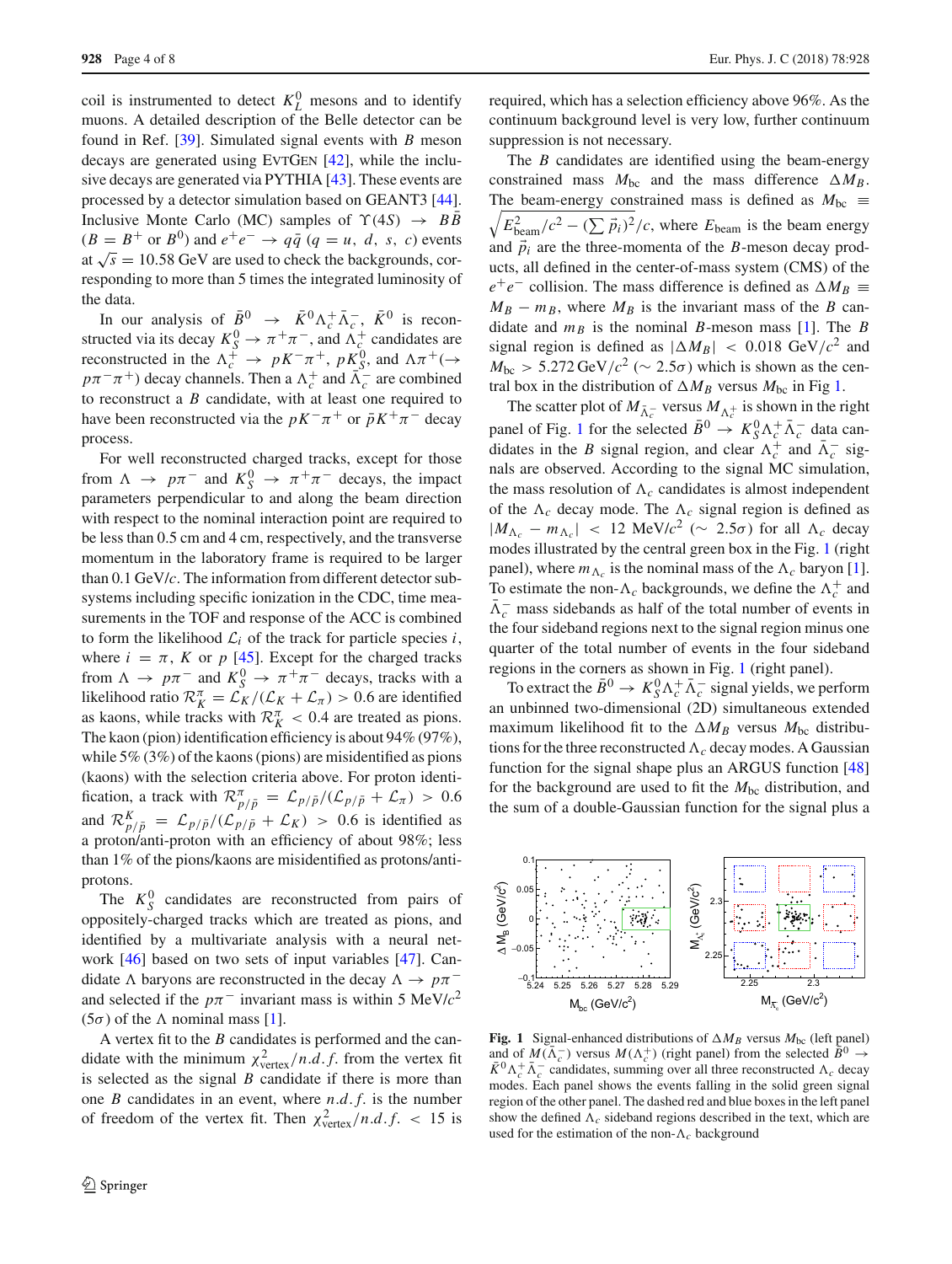

<span id="page-4-0"></span>**Fig. 2** The  $\Lambda_c$ -signal-enhanced distributions of **a**  $M_{bc}$  in the  $\Delta M_B$ signal region and **b**  $\Delta M_B$  in the  $M_{bc}$  signal region for  $B^0 \to K_S^0 \Lambda_c^+ \overline{\Lambda}_c^-$ , combining three exclusive final states. The dots with error bars are data, the solid blue curves are the best-fit projections to the distributions, and the dashed magenta lines are the fitted backgrounds

first-order polynomial for the background are used to fit the  $\Delta M_B$  distribution. Due to limited statistics, all the parameters of the Gaussian functions are fixed to the values from the fits to the individual MC signal distributions, and the relative signal yields among the three final states are fixed according to the relative branching fraction between the final states and the detection acceptance and efficiency of the intermediate states.

The projections of  $M_{bc}$  and  $\Delta M_B$  summed over the three reconstructed  $\Lambda_c$  decay modes in  $\Lambda_c$  signal region, together with the fitted results, are shown in Fig. [2.](#page-4-0) There are  $34.9 \pm 6.6$  signal events with a statistical signal significance above  $8.3\sigma$ , and from which we extract the branching fraction of  $\mathcal{B}(\bar{B}^0 \to \bar{K}^0 \Lambda_c^+ \bar{\Lambda}_c^-) = [3.99 \pm 0.76 \text{(stat.)}] \times 10^{-4}$ .

To check the intermediate states, mass constraint fits of  $K_S^0$ ,  $\bar{\Lambda}_c^-$ , and  $\bar{B}^0$  are applied to the selected candidates in the signal regions to improve the mass resolutions, while for the above defined sidebands no mass constraint fits are applied. After applying all selection criteria above, Dalitz distribution of the  $M^2_{K^0_S \Lambda_c}$  versus  $M^2_{\Lambda_c^+ \bar{\Lambda}_c^-}$  is shown in Fig. [3](#page-4-1) with a flat 2D efficiency distribution. Here,  $M_{K_S^0 \Lambda_c}^2$  is the sum of  $M_{K_S^0 \Lambda_c^+}^2$ and  $M^2_{K^0_S \bar{\Lambda}^-_c}$ . An enhancement can be seen in the horizontal band corresponding to  $M(K_S^0 \Lambda_c) \sim 2.93 \text{ GeV}/c^2$ , while no signal band is apparent in the  $M(\Lambda_c^+\Lambda_c^-)$  vertical direction.

The sum of the projections of  $M_{K^0_S \Lambda^+_c}$  and  $M_{K^0_S \bar{\Lambda}^-_c}$  mass spectra, denoted  $M_{K^0_S \Lambda_c}$ , is shown in Fig. [4.](#page-5-0) The shaded histogram is from the normalized  $\Lambda_c^+$  and  $\Lambda_c^-$  mass sidebands, which is consistent with the contributions from normalized  $e^+e^- \rightarrow q\bar{q}$  and  $\Upsilon(4S) \rightarrow B\bar{B}$  generic MC samples. Therefore, the estimate from the normalized  $\Lambda_c^+$  and  $\Lambda_c^-$  mass sidebands is taken to represent the total background, neglecting the small possible contribution of background with real  $\Lambda_c^+$ and  $\Lambda_c^-$ .

A clear charged  $\Xi_c(2930)^+$  signal is found. No structure is seen in the  $\Lambda_c^+$  and  $\Lambda_c^-$  mass sidebands.

An unbinned simultaneous extended maximum likelihood fit is performed to the  $K_S^0 \Lambda_c^+$  invariant mass spectra for the



<span id="page-4-1"></span>**Fig. 3** Dalitz distribution of reconstructed  $\bar{B}^0 \rightarrow K_S^0 \Lambda_c^+ \bar{\Lambda}_c^-$  candidates in the *B* signal region. The black dots are data; the shaded region is the MC simulated phase-space distribution

total selected signal candidates and the  $\Lambda_c^+$  and  $\Lambda_c^-$  mass sidebands. The following components are included in the fit to the  $K_S^0 \Lambda_c^+$  mass distribution for the total selected signal candidates: a constant width relativistic Breit-Wigner (RBW) function  $\left(\frac{1}{M_{\frac{2}{\epsilon_c^+}(2930)}^2 - M_{K_0^0\Lambda_c}^2 - iM_{\frac{2}{\epsilon_c^+}(2930)}\Gamma_{\frac{2}{\epsilon_c^+}(2930)}}\right)$ ) convolved with a Gaussian resolution function with the phase space factor and efficiency curve included (the width of the Gaussian function being fixed to 5.36 MeV/*c*<sup>2</sup> from the signal MC simulation) is taken as the charged  $\Xi_c(2930)^+$  signal shape; a broader structure obtained by MC simulation is used to represent the reflection of the charged  $\Xi_c(2930)$ <sup>-</sup>; direct three-body  $\bar{B}^0 \rightarrow K_S^0 \Lambda_c^+ \bar{\Lambda}_c^-$  decays are modeled by the MC-simulated shape distributed uniformly in phase space; a second-order polynomial is used to represent the  $\Lambda_c^+$  and  $\Lambda_c^$ mass-sideband distribution, which is normalized to represent the total background events in the fit. In the above fit, the signal yields of the charged  $\Xi_c(2930)^+$  and the corresponding reflection are constrained to be the same.

The fit results are shown in Fig. [4,](#page-5-0) where the solid blue line is the best fit, and the solid magenta line is the total noncharged- $\Xi_c(2930)$  backgrounds including the fitted phase space, the reflection of the charged  $\Xi_c(2930)^-$ , and the fitted sideband shape. The yields of the charged  $\Xi_c(2930)^+$ signal and the phase-space contribution are  $N_{\mathcal{E}_c(2930)^+}$  =  $21.2 \pm 4.6$  and  $N_{phys} = 18.3 \pm 4.6$ . The fitted mass and width are  $M_{\Xi_c(2930)^+} = [2942.3 \pm 4.4 \text{(stat.)}] \text{ MeV}/c^2 \text{ and}$  $\Gamma_{\Xi_c(2930)^+} = [14.8 \pm 8.8 \text{(stat.)}] \text{ MeV, respectively, where}$ the correction of 2.8 MeV/ $c<sup>2</sup>$  has been applied on the charged  $\Xi_c(2930)^+$  mass, determined using the input and output mass difference in the MC simulation. The statistical significance of the charged  $\Xi_c(2930)^+$  signal is 4.1 $\sigma$ , calculated from the difference of the logarithmic likelihoods [\[49](#page-7-31)],  $-2 \ln(\mathcal{L}_0/\mathcal{L}_{\text{max}}) = 23.1$ , where  $\mathcal{L}_0$  and  $\mathcal{L}_{\text{max}}$  are the maximized likelihoods without and with a signal component, respectively, taking into account the difference in the number of degrees of freedom ( $\Delta$ ndf = 3). The signal significance is  $3.9\sigma$  when convolving the likelihood profile with a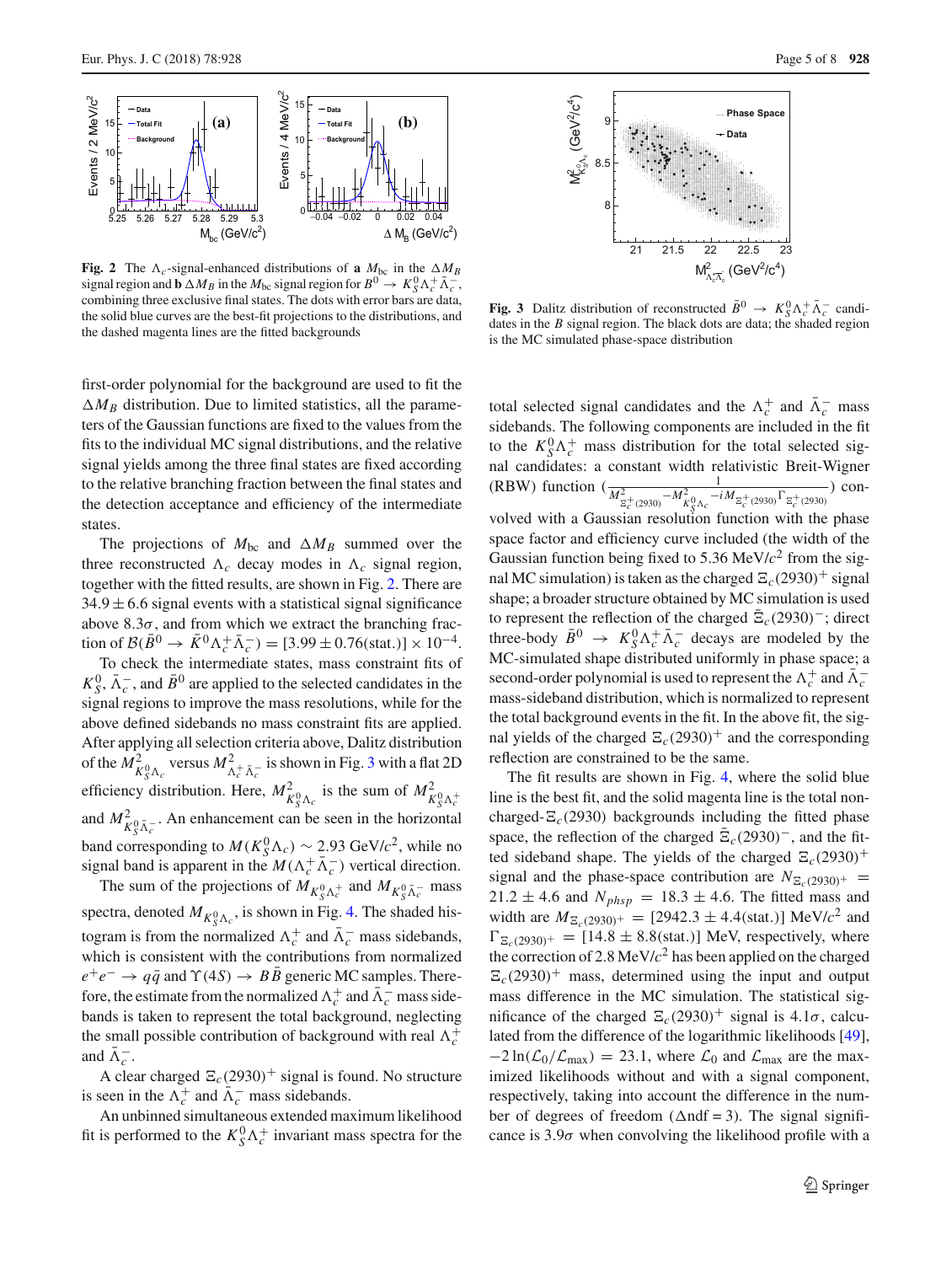

<span id="page-5-0"></span>**Fig. 4** The  $M_{K^0_S \Lambda^+_{c}}$  distribution of the selected data candidates, with fit results superimposed. Dots with error bars are the data, the solid blue line is the best fit,the solid magenta line is the total non-charged-  $\Xi_c$ (2930) backgrounds including the fitted phase space, the reflection of the charged  $\mathbb{E}_c(2930)^-$ , and the fitted sideband shape, the dotted green line is the fitted phase space and sideband shape, the dotted red line is the fitted sideband shape, the shaded cyan histogram is from the normalized  $\Lambda_c^+$  and  $\Lambda_c^-$  mass sidebands

Gaussian function of width equals the total systematic uncertainty from detection efficiency, fitting procedure, intermediate states' branching fractions. Alternative fits to the  $K_S^0 \Lambda_c$ mass spectra are performed: (a) using a first-order or thirdorder polynomial for background shape; (b) changing the charged  $\Xi_c(2930)^+$  mass resolution by 10%; and (c) using an energy-dependent RBW function for the charged  $\Xi_c(2930)^+$ signal shape. The charged  $\Xi_c(2930)^+$  signal significance is larger than  $3.5\sigma$  in all cases.

The product branching fraction of  $\mathcal{B}(\bar{B}^0 \to \Xi_c(2930)^+ \bar{\Lambda}_c^-)$  $B(\Xi_c(2930)^+ \to \bar{K}^0 \Lambda_c^+)$  is [2.37±0.51(stat.)] × 10<sup>-4</sup> calculated as  $\frac{N_{\Xi_c(2930)}+}{N_{\Xi_c(2930)}+}$  $\frac{E_c(2930)^+}{E_{\text{all}}^{2c}(2930)^+} N_{B^0\bar{B}^0} \frac{B(\Lambda_c^+ \to pK^-\pi^+)^2}{B(\Lambda_c^+ \to pK^-\pi^+)^2}$ , where  $N_{\Xi_c(2930)^+}$ is the fitted charged  $E_c(2930)^+$  signal yield;  $N_{B^0\bar{B}^0}$  =  $N_{\Upsilon(4S)}\mathcal{B}(\Upsilon(4S) \rightarrow B^0\overline{B}^0)$  ( $N_{\Upsilon(4S)}$  is the number of accumulated  $\Upsilon(4S)$  events and  $\mathcal{B}(\Upsilon(4S) \rightarrow B^0 \overline{B}^0) = 0.486 \pm \mathcal{B}$ 0.006 [\[1\]](#page-6-0));  $B(\Lambda_c^+ \to pK^-\pi^+) = (6.23 \pm 0.33)\%$  is the world-average branching fraction for  $\Lambda_c^+ \to pK^-\pi^+$  [\[1](#page-6-0)];  $\varepsilon_{\text{all}}^{\Xi_c(2930)^+} = \Sigma \varepsilon_i^{\Xi_c(2930)^+} \Gamma_i / \Gamma(pK^-\pi^+)$  (*i* is the  $\Lambda_c$ decay-mode index,  $\varepsilon_i^{\mathbb{E}_c(2930)^+}$  is the detection efficiency by fitting the  $M_{K^0_S \Lambda^+_c}$  spectrum from signal MC with a charged  $\Xi_c(2930)^+$  intermediate state, and  $\Gamma_i$  is the partial decay width of  $\Lambda_c^+$   $\to$   $pK^-\pi^+$ ,  $pK_S^0$ , and  $\Lambda\pi^-$  [\[1\]](#page-6-0)). Here,  $B(K_S^0 \to \pi^+\pi^-)$  or  $B(\Lambda \to p\pi^-)$  is included in  $\Gamma_i$  for the final states with a  $K_S^0$  or a  $\Lambda$ .

The  $M_{\Lambda_c^+\bar{\Lambda}_c^-}$  spectrum is shown in Fig. [5,](#page-5-1) where the shaded cyan histogram is from the normalized  $\Lambda_c^+$  and  $\Lambda_c^-$  mass sidebands. No evident signals of  $Y_\eta$  or  $Y(4660)$  can be seen. An unbinned extended maximum likelihood fit is applied to the  $\Lambda_c^+ \Lambda_c^-$  mass spectrum to extract the signal yields of the  $Y_n$  and *Y* (4660) in *B* decays separately. In the fit, the signal shape of the  $Y_\eta$  or  $Y(4660)$  is obtained from MC simulation directly, with the input parameters  $M_{Y_n} = 4616 \text{ MeV}/c^2$  and  $\Gamma_{Y_{\eta}} = 30$  MeV for  $Y_{\eta}$  [\[35\]](#page-7-17), and  $M_{Y(4660)} = 4643$  MeV/ $c^2$ 



<span id="page-5-1"></span>**Fig. 5** The  $\Lambda_c^+ \Lambda_c^-$  invariant mass spectra in data with **a**  $Y_\eta$  and **b** Y(4660) signals included in the fits. The solid blue lines are the best fits and the dotted red lines represent the backgrounds. The shaded cyan histograms are from the normalized  $\Lambda_c^+$  and  $\Lambda_c^-$  mass sidebands

and  $\Gamma_{Y(4660)} = 72 \text{ MeV}$  for *Y* (4660) [\[1\]](#page-6-0). The background is described by the sum of the phase space shape, the normalized  $\Lambda_c^+$  and  $\Lambda_c^-$  mass sidebands, and reflection shape of the charged  $\Xi_c(2930)^+$  which has been obtained from MC simulation with the number of events fixed to that obtained from the fit to the  $M_{K^0_S \Lambda^+_c}$  distribution. The fit results are shown in Figs. [5a](#page-5-1), b for the  $Y_n$  and  $Y$  (4660), respectively. From the fits, we obtain (10.4  $\pm$  5.6)  $Y_{\eta}$  and (10.0  $\pm$  6.7)  $Y$  (4660) signal events each with a signal statistical significance of  $2.0\sigma$  and  $1.6\sigma$  (*n.d.f.* = 1), respectively.

As the statistical signal significance of each *Y* state is less than 3 $\sigma$ , 90% C.L. Bayesian upper limits on  $\mathcal{B}(\bar{B}^0 \rightarrow$  $(\bar{K}^0 Y) \mathcal{B}(Y \to \Lambda_c^+ \bar{\Lambda}_c^-)$  are determined to be 2.2 × 10<sup>-4</sup> and  $2.3 \times 10^{-4}$  for  $Y = Y_\eta$  and *Y* (4660), respectively, by solving the equation  $\int_0^{\mathcal{B}^{up}} \mathcal{L}(\mathcal{B}) d\mathcal{B} / \int_0^{+\infty} \mathcal{L}(\mathcal{B}) d\mathcal{B} = 0.9$ , where  $B = \frac{n\gamma}{\epsilon_{all}^Y N_{B^0 \bar{B}^0} B(\Lambda_c^+ \to pK^- \pi^+)^2}$  is the assumed product branching fraction;  $\mathcal{L}(\mathcal{B})$  is the corresponding maximized likelihood of the data;  $n_Y$  is the number of  $Y$  signal events; and  $\varepsilon_{\text{all}}^Y = \sum \varepsilon_i^Y \times \Gamma_i / \Gamma(pK^-\pi^+)$  ( $\varepsilon_i^Y$  is the detection efficiency from MC simulation for mode *i*). To take the systematic uncertainty into account, the above likelihood is convolved with a Gaussian function whose width equals to the total systematic uncertainty discussed below.

The systematic uncertainties in the branching fraction measurements are listed below. The detection efficiency relevant (DER) uncertainties include those for tracking efficiency (0.35%/track), particle identification efficiency (1.0%/kaon, 0.9%/pion, 3.7%/proton and 3.4%/anti-proton), as well as  $\Lambda$  $(3.0\%)$  and  $K_S^0$  (2.3%) selection efficiencies. Assuming all the above systematic uncertainty sources are independent, the DER uncertainties are summed in quadrature for each decay mode, yielding 5.8–8.6%, depending on the mode. For the four branching fraction measurements, the final DER uncertainties are summed in quadrature over the three  $\Lambda_c$  decay modes using weight factors equal to the product of the total efficiency and the  $\Lambda_c$  partial decay width. Systematic uncertainties associated with the fitting procedure are estimated by a changing the order of the background polynomial, changing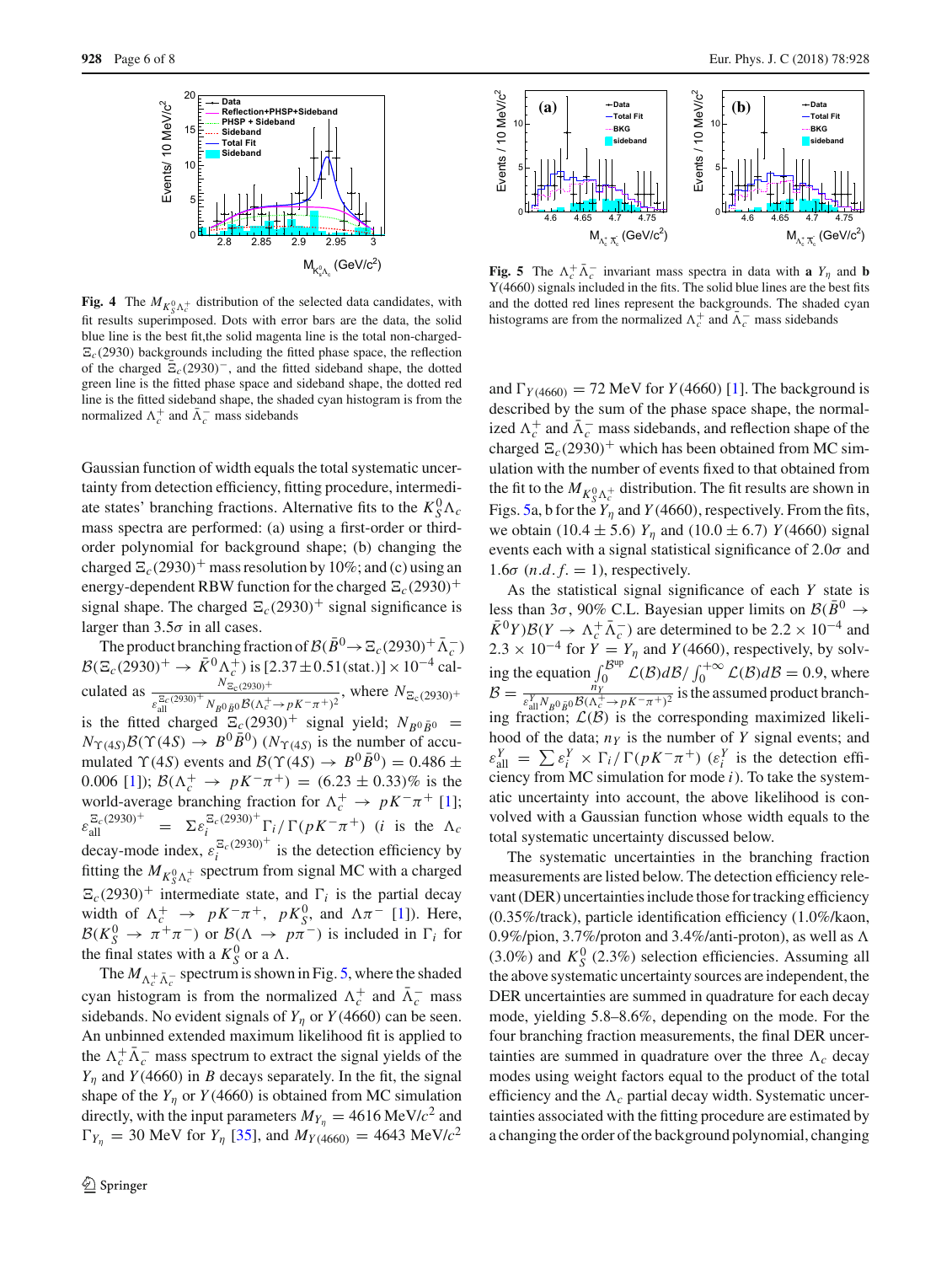<span id="page-6-5"></span>Table 1 Relative systematic uncertainties (%) in the branching fraction measurements. Here,  $B_1 \equiv \mathcal{B}(\bar{B}^0 \rightarrow \bar{K}^0 \Lambda_c^+ \bar{\Lambda}_c^-), \; B_2 \equiv$  $B(\bar{B}^0 \to \Xi_c (2930)^+ \bar{\Lambda}_c^-) B(\Xi_c (2930)^+ \to \bar{K}^0 \Lambda_c^+), \; B_3 =$  $\mathcal{B}(\bar{B}^0 \rightarrow \bar{K}^0 Y_\eta) \mathcal{B}(Y_\eta \rightarrow \Lambda_c^+ \bar{\Lambda}_c^-)$ , and  $\mathcal{B}_4 \equiv \mathcal{B}(\bar{B}^0 \rightarrow \bar{K}^0 Y_\eta) \mathcal{B}(Y_\eta \rightarrow \bar{\Lambda}_c^-)$  $\bar{K}^0 Y(4660)$ *)* $\mathcal{B}(Y(4660) \rightarrow \Lambda_c^+ \bar{\Lambda}_c^-)$ 

| Branching fraction DER Fit |      |      | $\Lambda_c$ decays $N_R^0 \bar{B}^0$ |      | Sum  |
|----------------------------|------|------|--------------------------------------|------|------|
| $\mathcal{B}_1$            | 5.28 | 4.20 | 10.5                                 | 1.82 | 12.6 |
| B <sub>2</sub>             | 5.31 | 6.10 | 10.5                                 | 1.82 | 13.4 |
| $B_3$                      | 5.28 | 10.2 | 10.5                                 | 1.82 | 15.7 |
| $\mathcal{B}_4$            | 5.27 | 11.6 | 10.5                                 | 1.82 | 13.3 |
|                            |      |      |                                      |      |      |

the range of the fit, and by enlarging the mass resolution by 10% for all the fits; (b) adding the possible contributions from charged  $\Xi_c(2815)$  and  $\Xi_c(2970)$  states in the fit to  $M_{K^0_s \Lambda_c}$ spectrum; (c) changing the values of the masses and widths of the  $Y_n$  and  $Y(4660)$  by  $\pm 1\sigma$  and changing the fitted number of  $E_c(3920)$  by 1 $\sigma$  in the fit to  $M_{\Lambda_c^+\bar{\Lambda}_c^-}$  spectrum. The deviations from nominal fit results are taken as systematic uncertainties. Uncertainties for  $\mathcal{B}(\Lambda_c^+ \to pK^-\pi^+)$  and  $\Gamma_i/\Gamma(pK^-\pi^+)$ are taken from Ref. [\[1\]](#page-6-0). The final uncertainties on the  $\Lambda_c$ partial decay widths are summed in quadrature over the three modes weighted by the detection efficiency. The world average of  $\mathcal{B}(\Upsilon(4S) \to B^0 \bar{B}^0)$  is  $(48.6 \pm 0.6)\%$  [\[1\]](#page-6-0), which corresponds to a systematic uncertainty of 1.23%. The systematic uncertainty on  $N_{\Upsilon(4S)}$  is 1.37%. The total systematic uncertainties are found by adding the uncertainties from all sources in quadrature, and they are listed in Table [1.](#page-6-5)

The sources of systematic uncertainties of charged  $\mathbb{E}_c(2930)^+$  mass and width measurements are calculated with the following method. Half of the correction due to the input and output difference on the charged  $\Xi_c(2930)^+$  mass determined from MC simulation is conservatively taken as a systematic uncertainty. By enlarging the mass resolution by 10%, the difference in the measured  $\mathbb{E}_c(2930)^+$  width is 0.9 MeV, and this is taken as a systematic uncertainty. By changing the background shape, the differences of 0.5 MeV/ $c^2$  and 1.3 MeV in the measured charged  $\Xi_c(2930)^+$ mass and width, respectively, are taken as systematic uncertainties.

The signal-parametrization systematic uncertainty is estimated by replacing the constant total width with a massdependent width of  $\Gamma_t = \Gamma_t^0 \times \Phi(M_{K_S^0 \Lambda_c^+}) / \Phi(M_{\Xi_c(2930)^+}),$ where  $\Gamma_t^0$  is the width of the resonance,  $\Phi(M_{K_S^0\Lambda_c^+})$  =  $P/M_{K^0_S \Lambda^+_c}$  is the phase space factor for an S-wave twobody system (*P* is the  $K_S^0$  momentum in the  $K_S^0 \Lambda_c^+$  CMS) and  $M_{\Xi_c(2930)^+}$  is the  $K_S^0 \Lambda_c^+$  invariant mass fixed at the charged  $\Xi_c(2930)^+$  nominal mass. Due to the limited statistic, we generate  $K_S^0 \Lambda_c^+$  mass spectrum according to the fitted  $\Xi_c(2930)^+$  shape with 200 times of events than the fitted signal yield. By fitting this mass spectrum with mass-dependent RBW function, the difference in the measured  $\Xi_c(2930)^+$ 

mass is negligible and the difference in the width is 1.9 MeV which is taken as the systematic uncertainty. Assuming all the sources are independent, we add them in quadrature to obtain the total systematic uncertainties on the charged  $\Xi_c(2930)^+$ mass and width of 1.5 MeV/*c*<sup>2</sup> and 2.5 MeV, respectively.

In summary, using  $(772 \pm 11) \times 10^6$  *BB* pairs, we perform an updated analysis of  $\bar{B}^0 \to \bar{K}^0 \Lambda_c^+ \bar{\Lambda}_c^-$ . There is 4.1*o* evidence of the charged charmed baryon state  $\Xi_c(2930)^+$  in the  $K_S^0 \Lambda_c^+$  mass spectrum. The measured mass and width are  $M_{\Xi_c(2930)^+} = [2942.3 \pm 4.4 \text{(stat.)} \pm 1.5 \text{(syst.)}] \text{ MeV}/c^2$ and  $\Gamma_{\Xi_c(2930)^+} = [14.8 \pm 8.8(\text{stat.}) \pm 2.5(\text{syst.})] \text{ MeV.}$ The mass and width difference between neutral and charged  $E_c$ (2930) is  $\Delta m = [-13.4 \pm 5.3(\text{stat.})^{+1.7}_{-12.1}(\text{syst.})] \text{ MeV}/c^2$ and  $\Delta\Gamma = [4.7 \pm 12.2 \text{(stat.)} ^{+6.4}_{-8.3} \text{(syst.)}] \text{ MeV, respectively.}$ The branching fraction is  $\mathcal{B}(\bar{B}^0 \rightarrow \bar{K}^0 \Lambda_c^+ \bar{\Lambda}_c^-) = [3.99 \pm$  $0.76(stat.) \pm 0.51(syst.) \times 10^{-4}$ , which is consistent with the world average value of  $(4.3 \pm 2.2) \times 10^{-4}$  [\[1](#page-6-0)] but with much improved precision. We measure the product branching fraction  $\mathcal{B}(\bar{B}^0 \rightarrow \Xi_c(2930)^+ \bar{\Lambda}_c^-) \mathcal{B}(\Xi_c(2930)^+ \rightarrow$  $\bar{K}^0 \Lambda_c^+$  = [2.37 ± 0.51(stat.) ± 0.31(syst.)] × 10<sup>-4</sup>. Due to the limited statistics, we are not able to perform an angular analysis to determine the spin-parity of the  $\Xi_c(2930)^+$ , and cannot identify its quark configuration for which there are many theoretical possibilities. We expect that a spinparity analysis will be possible with the much larger data sample which will be collected with the Belle II detector. There are no significant signals seen in the  $\Lambda_c^+ \Lambda_c^$ mass spectrum. We place 90% C.L. upper limits for the *Y*(4660) and its theoretically predicted spin partner  $Y_n$  of  $B(\bar{B}^0 \to \bar{K}^0 Y(4660))B(Y(4660) \to \Lambda_c^+ \bar{\Lambda}_c^-) < 2.3 \times 10^{-4}$ and  $\mathcal{B}(\bar{B}^0 \to \bar{K}^0 Y_\eta) \mathcal{B}(Y_\eta \to \Lambda_c^+ \bar{\Lambda}_c^-) < 2.2 \times 10^{-4}$  [\[50\]](#page-7-32).

**Open Access** This article is distributed under the terms of the Creative Commons Attribution 4.0 International License [\(http://creativecomm](http://creativecommons.org/licenses/by/4.0/) [ons.org/licenses/by/4.0/\)](http://creativecommons.org/licenses/by/4.0/), which permits unrestricted use, distribution, and reproduction in any medium, provided you give appropriate credit to the original author(s) and the source, provide a link to the Creative Commons license, and indicate if changes were made. Funded by SCOAP<sup>3</sup>.

## **References**

- <span id="page-6-0"></span>1. C. Patrignani et al. (Particle Data Group), Chin. Phys. C **40**, 100001 (2016) and 2017 update
- <span id="page-6-1"></span>2. A. Majethiya, B. Patel, P.C. Vinodkumar, Eur. Phys. J. A **38**, 307 (2008)
- 3. S. Migura, D. Merten, B. Metsch, H.R. Petry, Eur. Phys. J. A **28**, 41 (2006)
- 4. H. Garcilazo, J. Vijande, A. Valcarce, J. Phys. G **34**, 961 (2007)
- 5. D. Ebert, R.N. Faustov, V.O. Galkin, Phys. Lett. B **659**, 612 (2008)
- <span id="page-6-2"></span>6. D. Ebert, R.N. Faustov, V.O. Galkin, Phys. Rev. D **84**, 014025 (2011)
- <span id="page-6-3"></span>7. B. Chen, K.W. Wei, A. Zhang, Eur. Phys. J. A **51**, 82 (2015)
- <span id="page-6-4"></span>8. B. Chen, D.X. Wang, A. Zhang, Chin. Phys. C **33**, 1327 (2009)